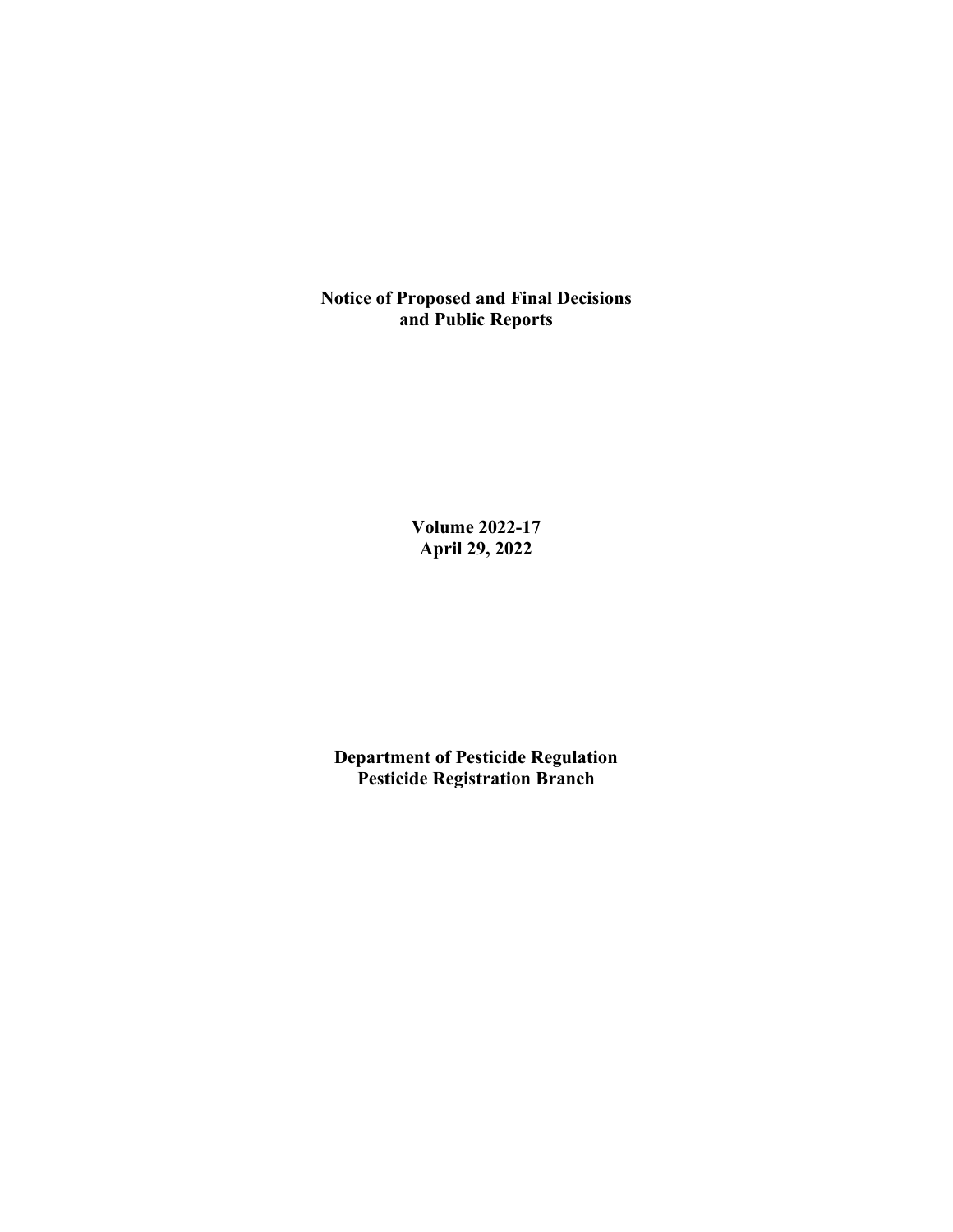# **NOTICE OF FINAL DECISIONS TO REGISTER PESTICIDE PRODUCTS AND WRITTEN EVALUATION**

Pursuant to Title 3, California Code of Regulations section 6255, the Director of the Department of Pesticide Regulation (DPR), files this Notice of Final Decisions to Register Pesticide Products with the Secretary of the Resources Agency for posting. This notice must remain posted for a period of 30 days for public inspection. Between the time DPR posts a proposed registration decision for public comment and DPR makes a final decision regarding the product, nonsignificant changes may be made to the product label (e.g., revising the product name, changing a master label to an end-use marketing label, correcting typographical errors). If the changes are not significant, DPR will not re-notice the product for public review and comment. However, if significant changes are made to the product label that substantially affect DPR's analysis on direct or indirect significant adverse environmental or human health impacts that can reasonably be expected to occur from the proposed decision, DPR will re-notice the product label for public review and comment.

In addition, for any product that is posted proposed to register as a conditional registration, the registrant may address the conditions of registration by providing the appropriate data or modifying the product label (e.g., remove use site, add "not for use in California" to a use site) during the posting period. If the registrant adequately addresses the conditions of registration during the posting period and the resulting change to the product label is not significant such that DPR must re-post the product label for review and public comment, DPR will post the product below, but will no longer have a "conditional" designation by the registration type.

For information about submitting a request for any documents related to this notice, please visit [https://www.cdpr.ca.gov/public\\_r.htm.](https://www.cdpr.ca.gov/public_r.htm)

To view the public report that was issued when the product was proposed for registration, click on the hyperlinked Tracking Number for the product.

#### *Tracking Number with hyperlink to public report – (EPA Registration Number) Applicant / Brand Name*

[297395](https://www.cdpr.ca.gov/docs/registration/nod/public_reports/297395.pdf) - (67619 - 45) CLOROX PROFESSIONAL PRODUCTS COMPANY C/O PS&RC SHRUB USE: ANTIMICROBIAL, BACTERICIDE, DISINFECTANT, VIRUCIDE - FOR THE CONTROL OF ORGANISMS SUCH AS RHINOVIRUS, SALMONELLA ENTERICA, AND STAPHYLOCOCCUS AUREUS ON HARD, NON-POROUS SURFACES IN SITES SUCH AS HOSPITALS, SCHOOLS, HOTELS, LOUNGES, NURSERIES, AND SHOPS TYPE: SECTION 3 REGISTRATION - CONDITIONAL ACTIVE INGREDIENT(S): LACTIC ACID CAS NUMBER(S): 50-21-5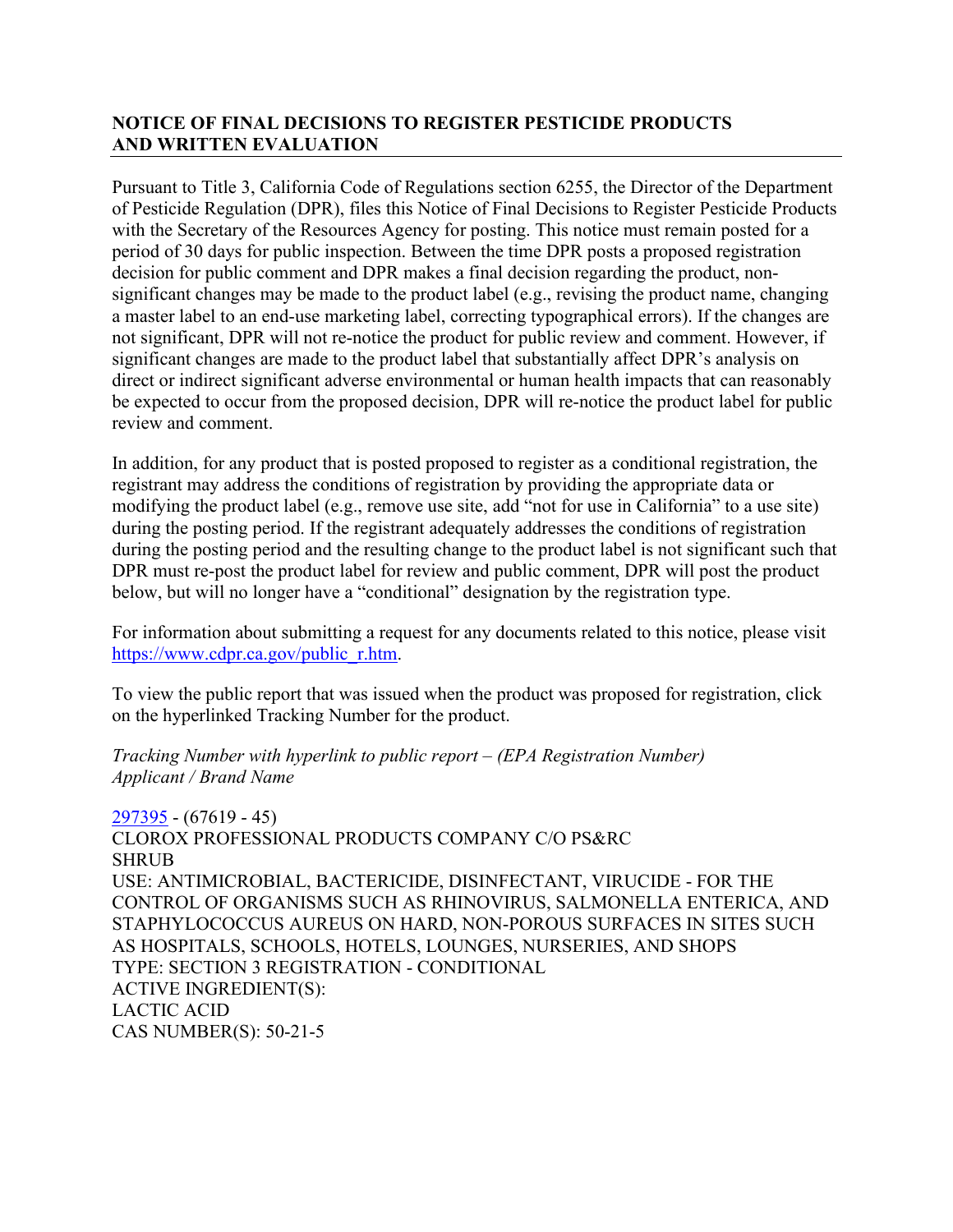**Notice of Final Decisions to Register (Continued) Page 2** 

[298916](https://www.cdpr.ca.gov/docs/registration/nod/public_reports/298916.pdf) - (100 - 1614) SYNGENTA CROP PROTECTION, LLC ORONDIS GOLD USE: FUNGICIDE - FOR THE CONTROL OF DISEASES SUCH AS PHYTOPHTHORA BLIGHT, CROWN ROT, AND DAMPING OFF ON CROPS SUCH AS CUCUMBER, CANTALOUPE, MANGO MELON, PUMPKIN, GINSENG AND LETTUCE TYPE: SECTION 3 LABEL AMENDMENT - TO UPDATE THE ROTATIONAL CROP RESTRICTIONS TABLE TO ADD MAXIMUM USAGE LANGUAGE WHEN APPLYING BOTH METALAXYL- AND MEFENOXAM-CONTAINING PRODUCTS TO THE SAME CROP WITHIN THE SAME SEASON, ADD PROTECTIVE EYEWEAR OPTIONS TO EARLY ENTRY PERSONAL PROTECTIVE EQUIPMENT, ADD LB AI EQUIVALENCY TO ALL USE RATES, ADD RESISTANCE MANAGEMENT AND INTEGRATED PEST MANAGEMENT INFORMATION TO ALL CROP TABLES, REMOVE SPECIFIC TANK MIX PARTNERS FROM USE DIRECTIONS, REVISE POTATO AND OTHER TUBEROUS AND CORM VEGETABLES USE DIRECTIONS AND USE RATE, REVISE THE USE RATE FOR TOBACCO, REMOVE THE CONVERSION TABLE, AND ADD USE ON BERRIES, CANEBERRIES, STRAWBERRY, AND HOPS ACTIVE INGREDIENT(S): MEFENOXAM OXATHIAPIPROLIN CAS NUMBER(S): 70630-17-0 , 1003318-67-9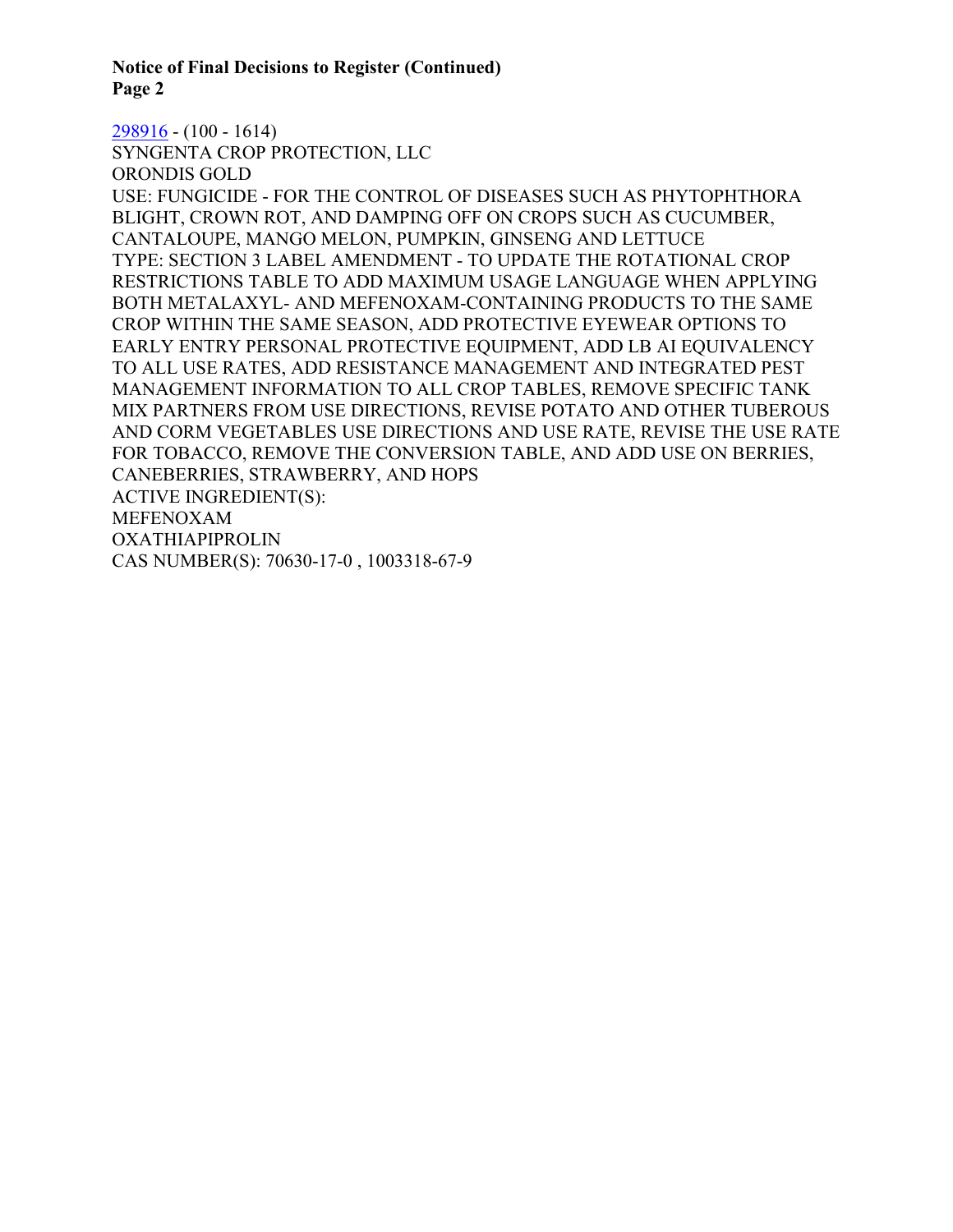# **Notice of Final Decisions to Register (Continued) Page 3**

### **Written Evaluation**

Pursuant to Title 3, California Code of Regulations section 6254, this notice includes a written evaluation of significant environmental points raised in comments submitted during the review and comment period required by Title 3, California Code of Regulations section 6253 for any of the products listed above.

### **DPR received no comments on the above listed products.**

*Original signed by Tulio Macedo 04/27/2022* 

 Tulio Macedo, Chief Pesticide Registration Branch

Dated